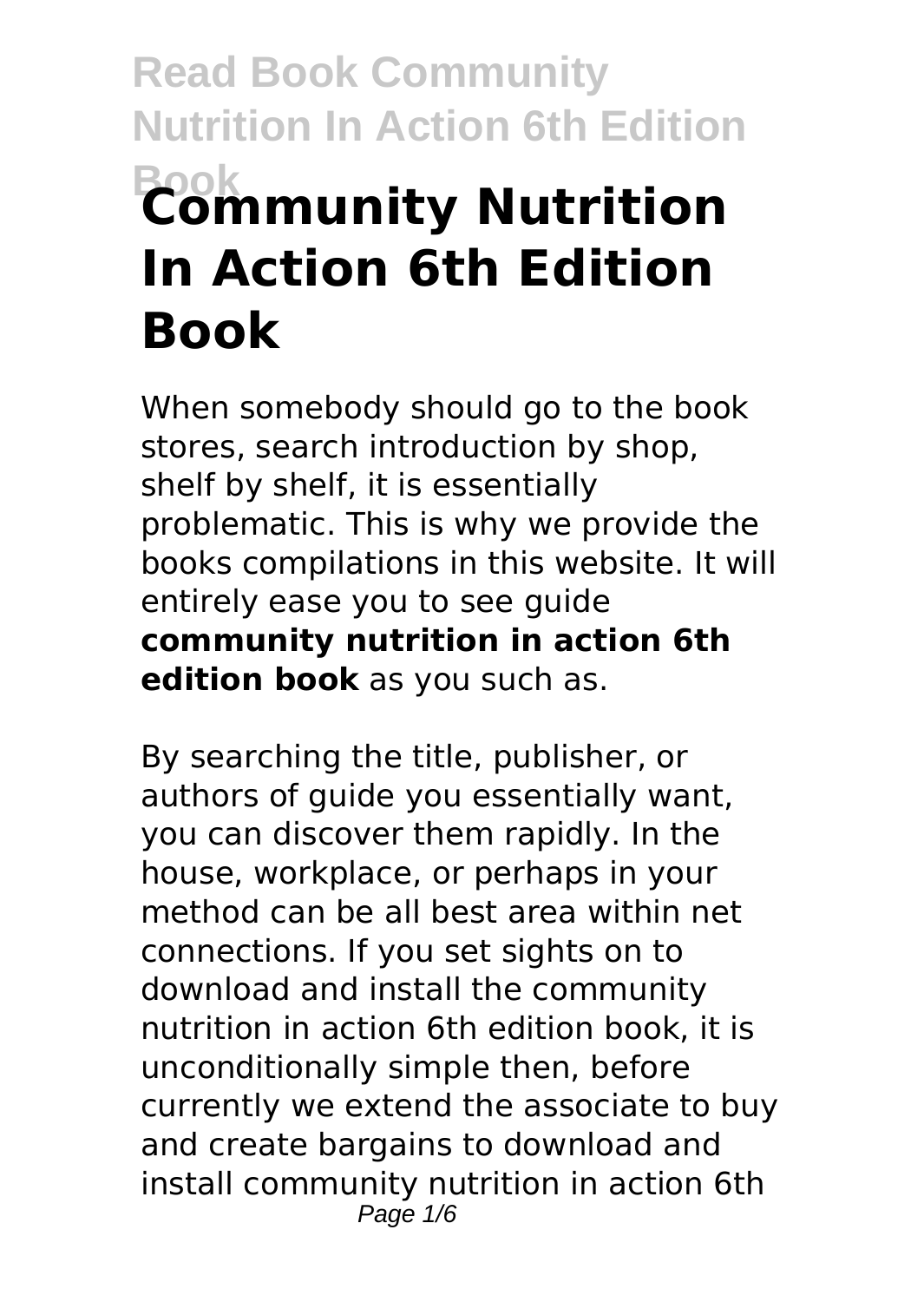**Read Book Community Nutrition In Action 6th Edition Book** fittingly simple!

Once you find something you're interested in, click on the book title and you'll be taken to that book's specific page. You can choose to read chapters within your browser (easiest) or print pages out for later.

**Community Nutrition In Action 6th**

Southeastern Idaho Community Action Agency Inc. (SEICAA) is a private nonprofit organization that has provided a variety of services to low-income, disabled and elderly residents in the seven southeastern Idaho counties since 1969. SEICAA strives to alleviate the devastating effects of poverty through its active mission.

#### **Home - SEICAA**

Our PS 83 Chopped Challenge is a culmination of how Wellness and Nutrition work throughout the year by our after school clubs facilitated by Ms. McGlynn, Ms. Loretta and the Sports and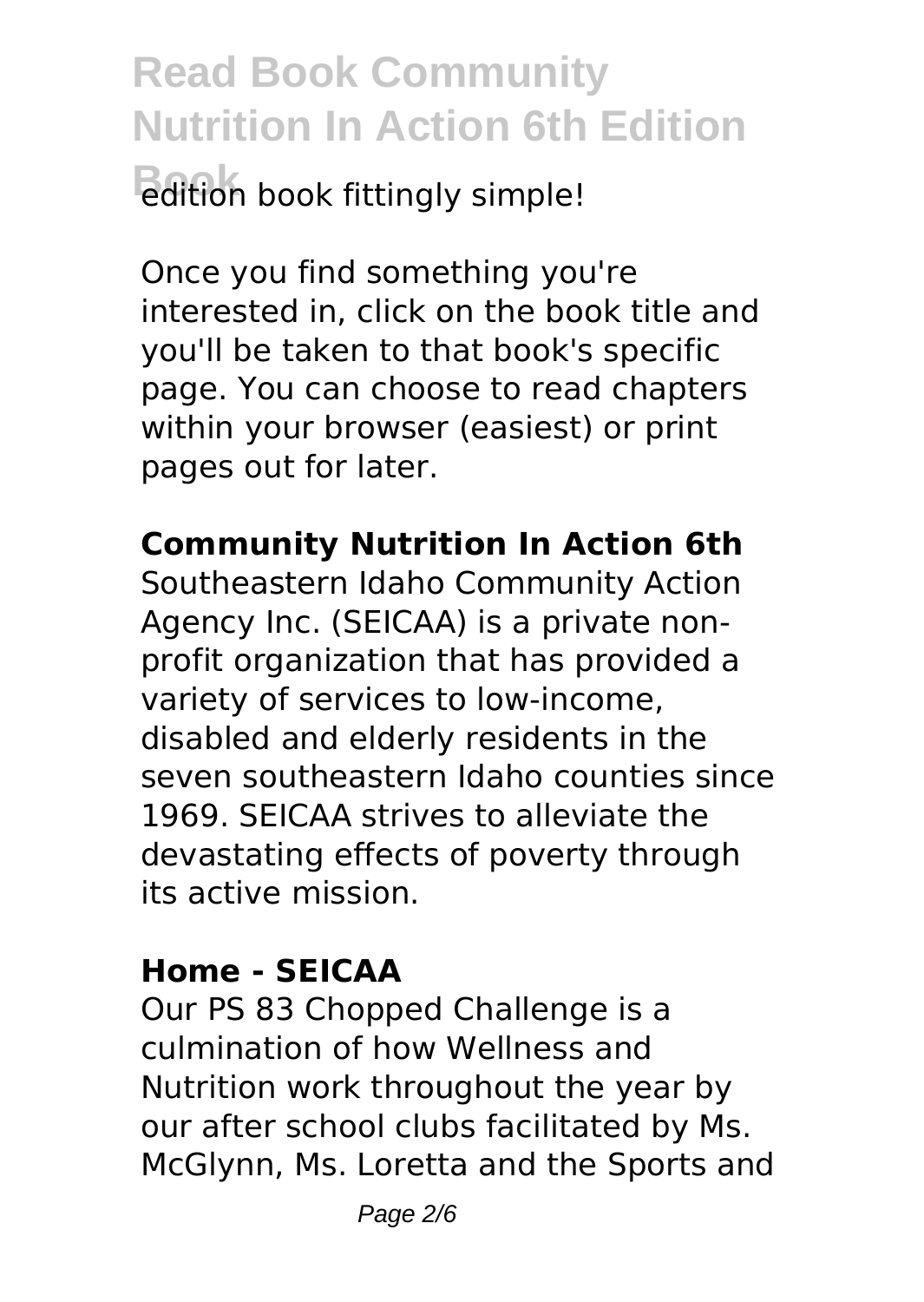**Book** Arts in Schools Foundation. Each week, students learn about nutritious foods, tend to the garden and create tasty, healthy treats.

### **Home Page - A Global Learning Community**

These nutrition education materials are designed for members of the public and provide nutritional information about a range of topics. The information contained within the NEMO resources is general in nature, and should be used in conjunction with individualised dietary advice from a Dietitian or other qualified health professional.

### **Nutrition Education Materials | Nutrition Education ...**

Durk, Sydney (6th Grade World Civilizations) Farren, Allison (8th Grade Math) Ferrell, Andrew (7th Grade Science) Freeman, Susette (7th Grade ELA) Friday, Heather (Special Education) Fritsch, Robb (7th Grade World Civilizations) Garrison, David (7th Grade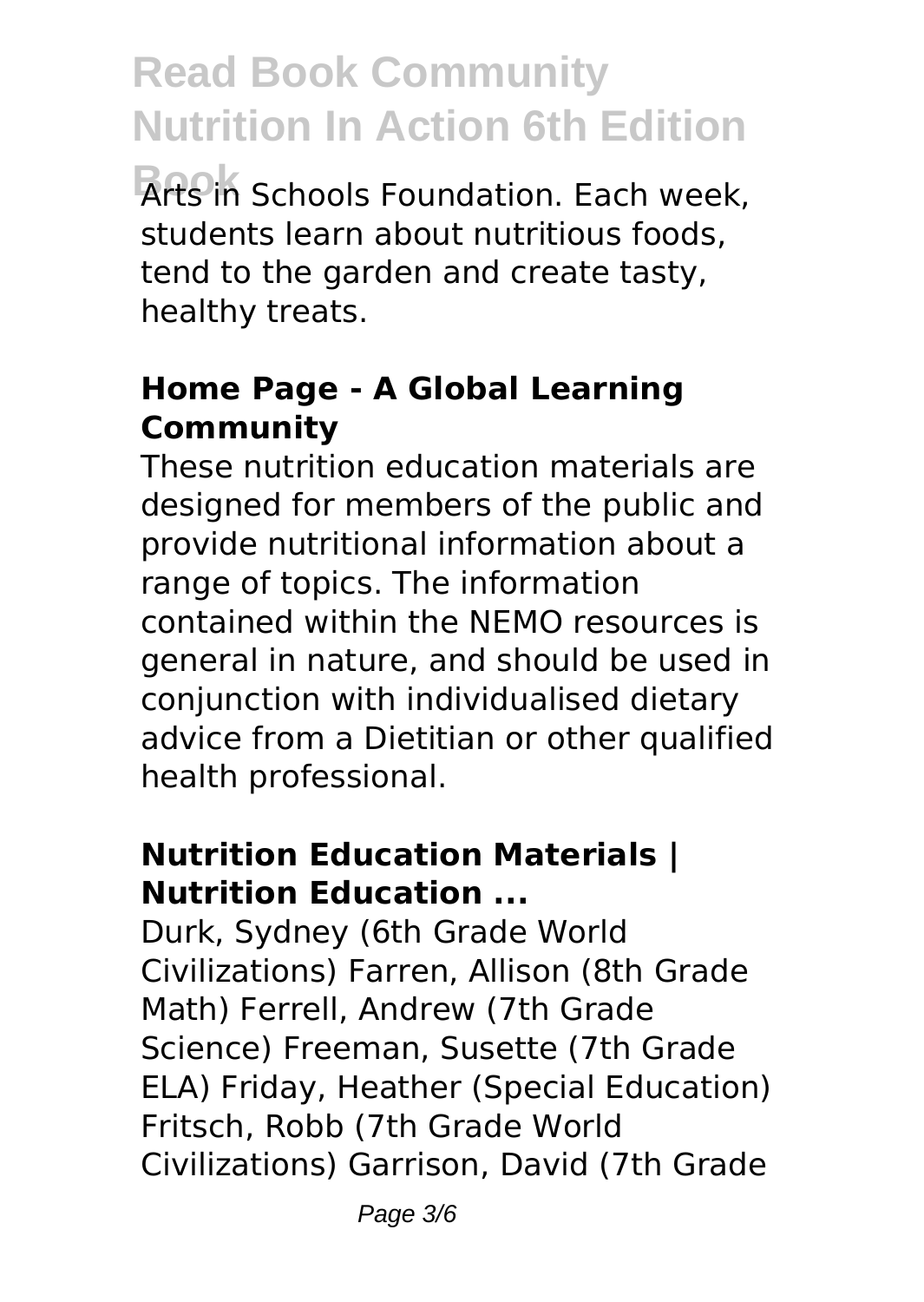**Book** World Civ / Drama) Genetti, Matt (Principal) Gumm, Desiree (6th Grade World Civilizations ...

#### **\*8th- Team Super 8 / Team Super 8 - West Ada School ...**

ACHS uses both Commercial Textbooks and ACHS Textbooks, depending on the course. Learn more about textbook options and the cost of attendance at ACHS.

#### **Required Textbooks at ACHS | achs.edu**

HOME AND COMMUNITY SUPPORT SERVICES. SUBCHAPTER A. HOME AND COMMUNITY SUPPORT SERVICES LICENSE ... that relates to regulation of a home and community support services agency is not admissible as evidence in a civil action to prove that the agency violated a standard prescribed under this chapter. ... 6th C.S., ch. 31, Sec. 4, eff. June 19, 1990 ...

### **HEALTH AND SAFETY CODE**

Page  $4/6$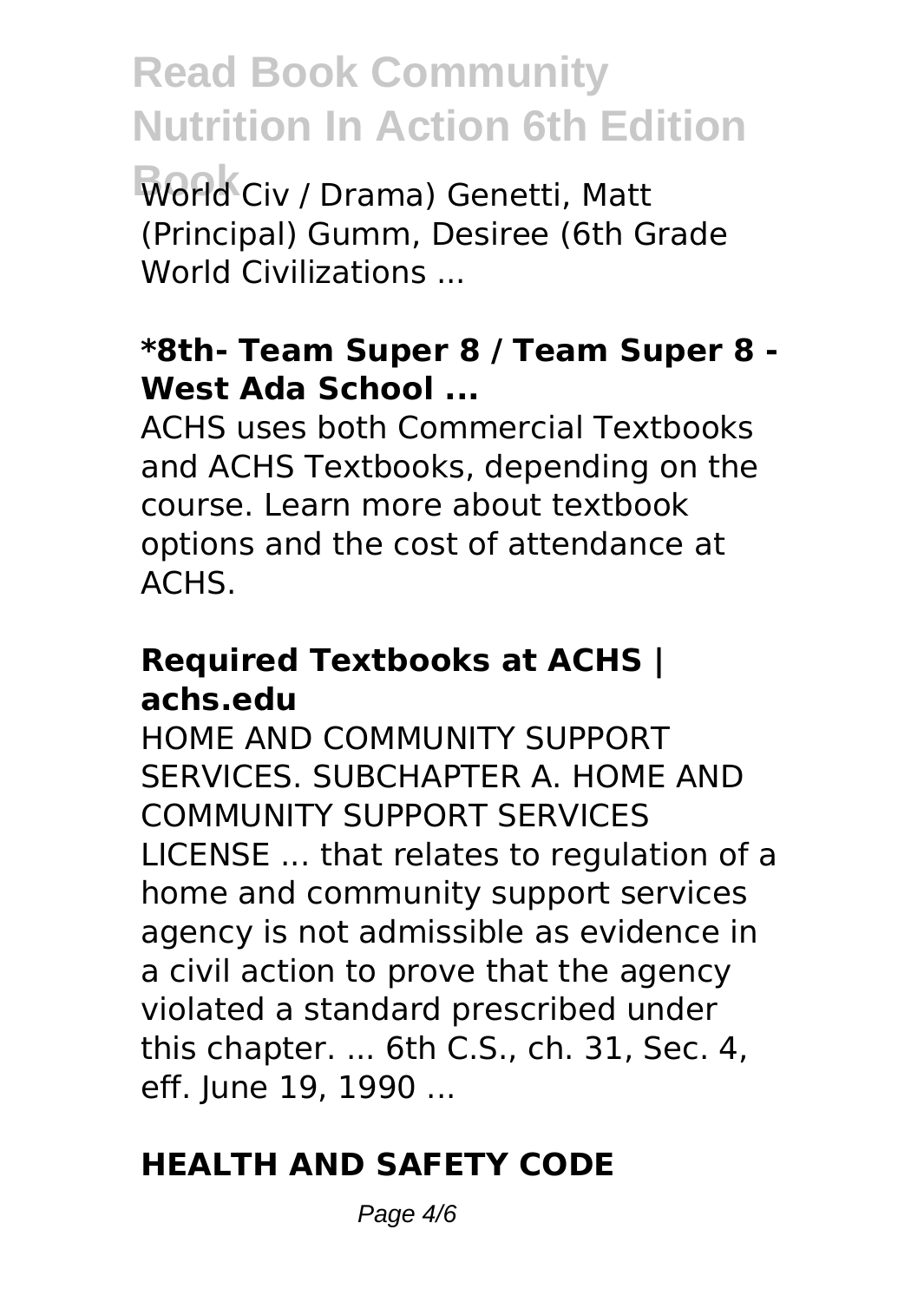## **Book CHAPTER 142. HOME AND COMMUNITY ...**

Join us on May 14th, for CFA's Run/Walk: Fighting Hunger One Step at a Time The money you raise helps fight hunger in your community! Register Here Welcome to Center for Food Action New Jersey The mission of the Center for Food Action is to "prevent hunger and homelessness and improve the lives of individuals and families living in poverty."

#### **Center For Food Action - Donate and Volunteer at a Local ...**

Human nutrition deals with the provision of essential nutrients in food that are necessary to support human life and good health. Poor nutrition is a chronic problem often linked to poverty, food security, or a poor understanding of nutritional requirements. Malnutrition and its consequences are large contributors to deaths, physical deformities, and disabilities worldwide.